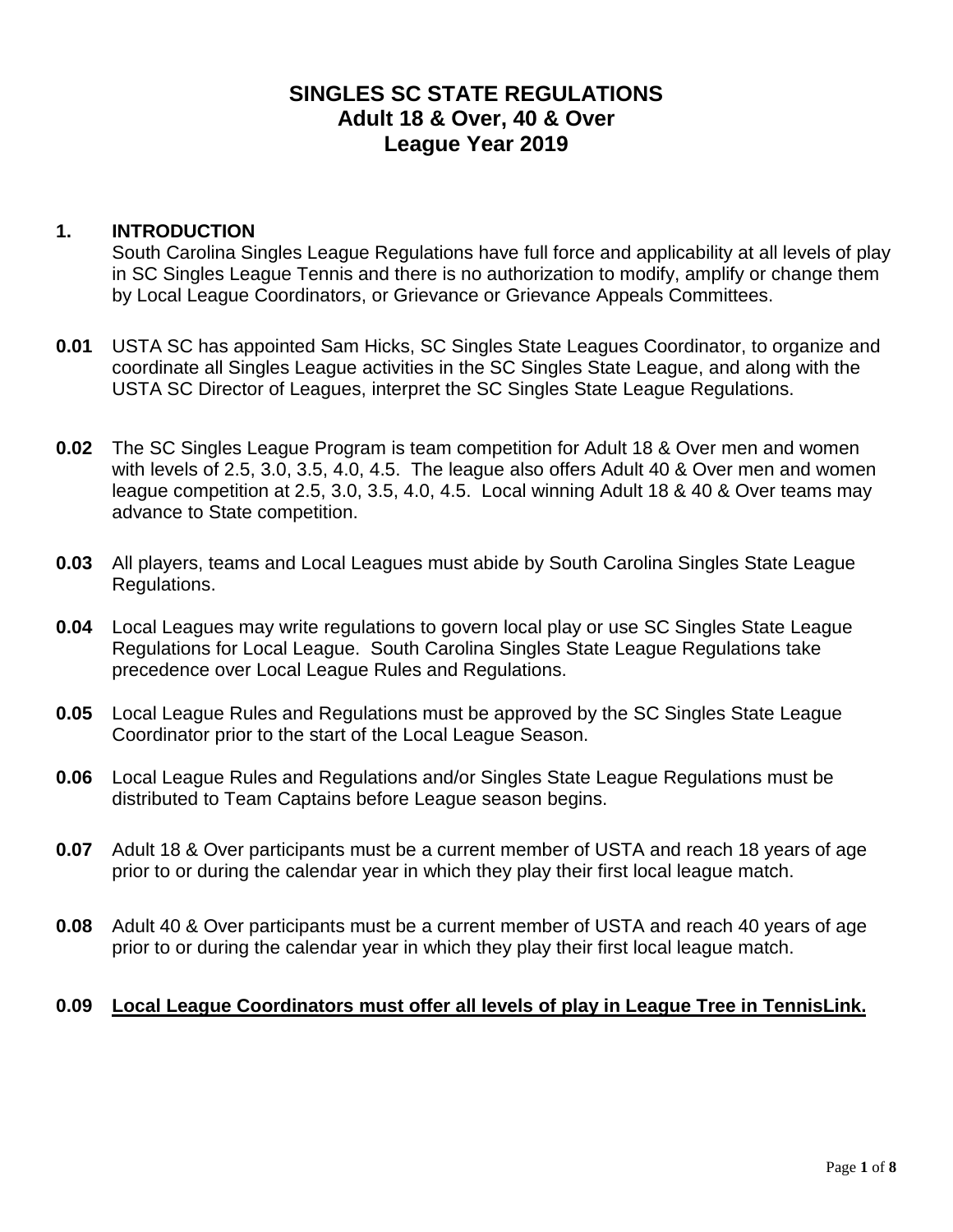### **1. General**

**1.04B(3)c Local League Coordinators.** Each Local League shall have a Local League Coordinator to implement and administer the SC Singles League. The SC Singles local league coordinators will be approved and/or retained on a yearly basis by the State League Coordinators.

**1.04B(4) Team Captain.** Each team shall appoint a captain to manage team activities and to represent the team in USTA League matters.

**1.04C(1) Official League Registration.** TennisLink is the official system for registering teams and players for the SC Singles League. A player's name must be listed on the team roster, as shown on TennisLink, prior to participation in any match. This includes any player who is added to a team roster after the commencement of local league play. Each local league must establish deadlines and procedures for registering teams on TennisLink. Initial Rosters must be entered in TennisLink before League play begins.

**1.04C(2) Score Reporting in TennisLink.** Local Leagues may make a rule regarding team matches that are not entered in TennisLink within 48 hours of the completed match.

**1.04D(5)b** Players may not move to a different team once match play has begun for that level, unless approved by the State Singles League Coordinator. Local Leagues will set deadlines for registering players and for adding players to rosters. Players may not be added to the team roster during local league flight playoffs or at any championship. The SC Singles State League Coordinator will inform Local Leagues of add-on deadlines for the State Championships.

**1.04D (6)** Number of Teams. When a Local League does not have the required number of Teams, (two teams) for Adult 18 & Over or Adult 40 & Over, to constitute a level, the affected Local League Coordinators, shall either:

- (1) Offer to move that team to another age division offered in that area in that particular level, if applicable.
- (2) Move individual players to another team in that area, if applicable, or move them to an "Extra Players" flight to hold for future play in other leagues, i.e. Mixed, Combo, etc.
- (3) The Director of Leagues or State League Coordinator may move a singleton team to another area's league tree only if it is agreed upon by both local league coordinators and accomplished before that recipient area's deadline.
- (4) Complete teams that are moved to play in a local league area other than their home local league must secure home courts in that local league they choose to participate unless both local league coordinators agree on something different.
- (5) If one singleton team is moved into an already existing league of at least 2 teams, then that singleton team must secure home courts in that host local league where they have been moved and if that singleton team wins that league, they will represent that host league at the State Championship.
	- The singleton team must follow all rules and regulations of the host league.
	- The host league is responsible for all awards, state championship fees (if applicable) and state championship registration.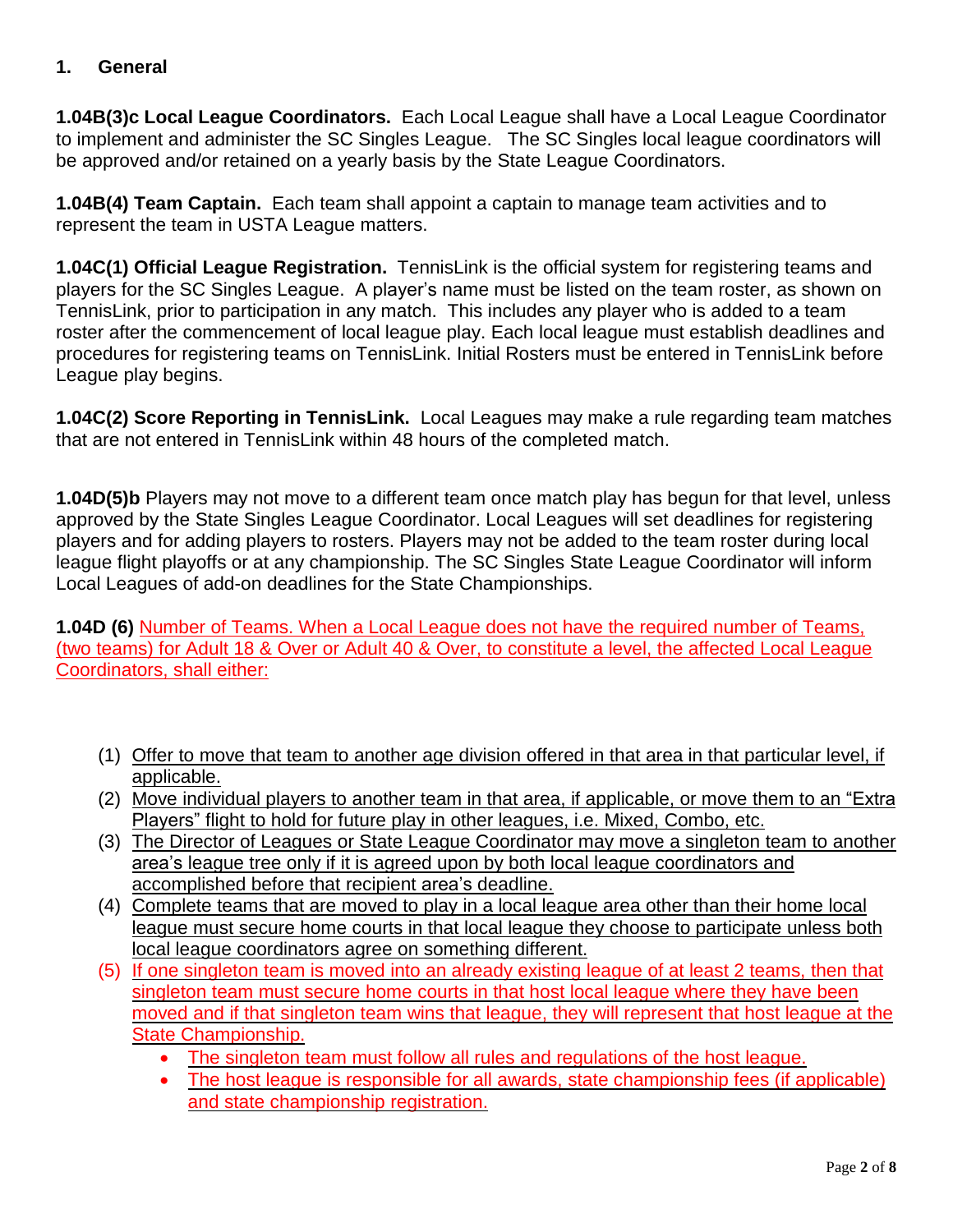- (6) If Local League coordinators agree to combine singleton teams in order to form a league for those teams to qualify, the winning team from that singleton league will be allowed to represent the Local League where they initially registered.
	- Rules and regulation issues that occur during the singleton team league play will be handled by the State League coordinator in consultation with the Local League coordinators that are involved.
	- The area that is represented by the winning team will be responsible for all awards, state championship fees (if applicable) and state championship registration for that team.
- (7) Refund all or a portion of the registration fee in accordance with the Local League policy.

# **1.04E Player Eligibility.**

**1.04E(1)a** South Carolina will have no residency requirements for local league play.

**1.04E(2) Membership.** All individuals who compete in the SC Singles League must be current USTA members in good standing through the local league season. Any individual who progresses to a championship level in the SC Singles League must be a current USTA member through each championship progression.

**1.04E(3) Age.** Each player shall have reached the required minimum age prior to or during the calendar year in which such player participates in his or her first local league.

# **1.04G Player Participation Eligibility**

**1.04G(1)** League players may play in the SC Singles League Adult 18 & Over and Adult 40 & Over divisions, if applicable, during the same local league season.

**1.04G(2)** A player may only play on one team in an NTRP level within an Age Group in the same local league during the same season. In local leagues where NTRP levels are divided into flights, a player may not play in more than one flight.

**1.04G(3)** A player may play on more than one team in an NTRP level within an Age Group in the same season provided it is in separate local leagues. South Carolina has the authority to accept or deny participation.

**1.04G(3)(a)** A player may play at the same NTRP level in the Adult 18 & Over and Adult 40 & Over age divisions, if age applicable, on teams in separate Local Leagues in South Carolina during the same season.

**1.04G(4)(a)** During the SC Singles Local League Season, a player may play on more than one NTRP level in the Adult 18 & Over and Adult 40 & Over, if age applicable, in the same Local League during the same season.

**1.04G(5)** A player may play up to one NTRP level above the player's current NTRP level.

**1.04G(6**) Players who qualify for SC Singles Championships may advance on more than one team within an Age Group only if they are at different NTRP levels (i.e., a player can play on an Adult 18 & over 3.5 and 4.0 team) but with no schedule accommodations.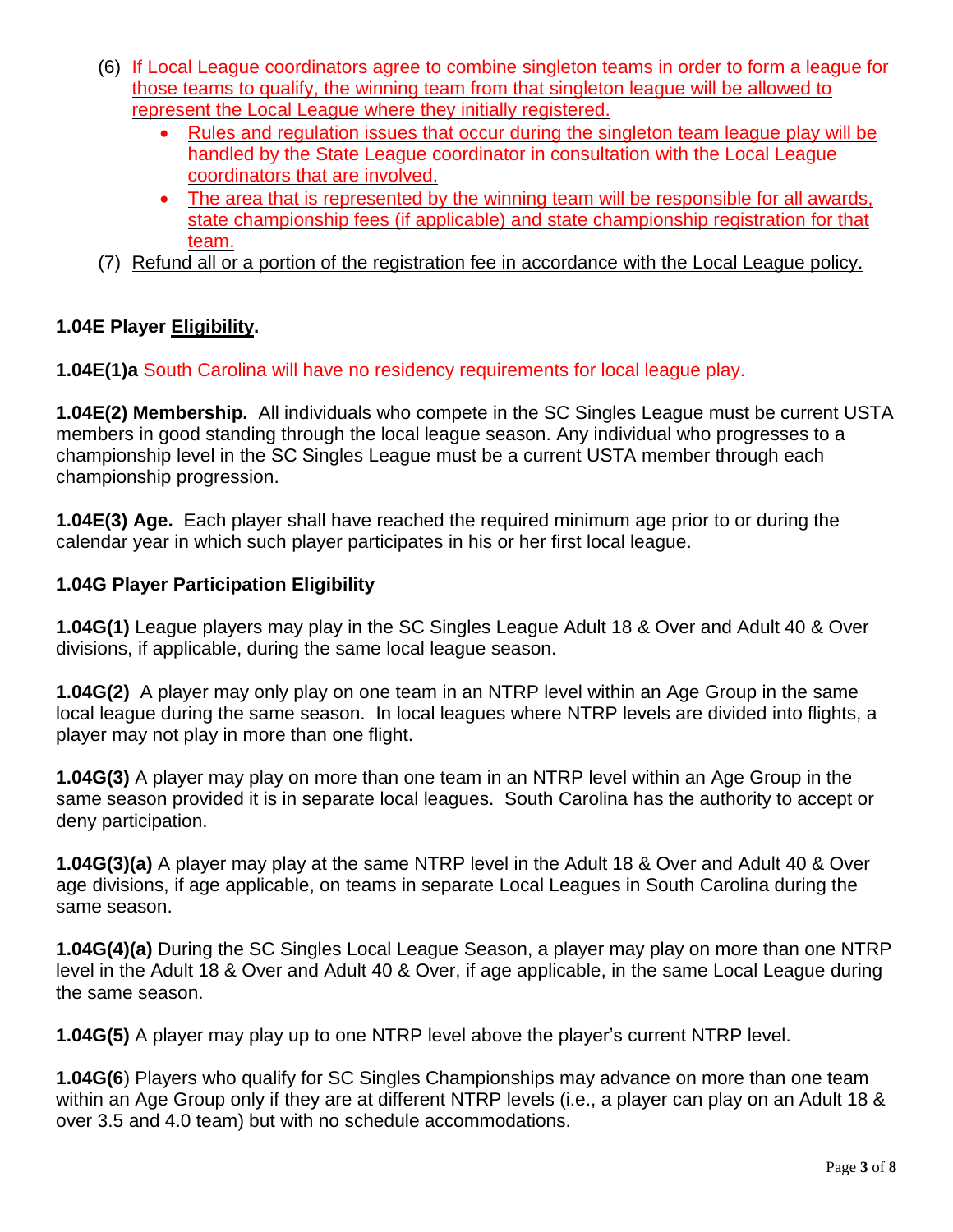### **2.01 Local League Competition**

### **2.01A Levels offered for Men and Women**

Adult 18 & Over: 2.5, 3.0, 3.5, 4.0, 4.5 Adult 40 & Over: 2.5, 3.0, 3.5, 4.0, 4.5.

### **2.01C Competition Format**

**2.01C(3) SC Singles League -** For Local League Competition and State Championships, all matches will be the best of two tiebreak sets with a match tiebreak in lieu of a third set.

**Procedures in the Event of a Tie for Local Play** (If a Local League has a playoff, it will defer to championship procedures in the event of a tie. Please refer to national regulation.

- **(1) Team Wins**
- **(2) Individual Wins**
- **(3) Sets. Loser of the fewest number of sets.**
- **(4) Games. Loser of the fewest number of games.**
- **(5) Head to Head. Winner of the head-to-head match**

Local leagues have the option to choose the procedure with Head-to-head after Individual Wins in their local league play.

### **2.01C(5)(a) Team Lineups**

- a. Local Leagues may make a rule regarding rescheduling of matches due to inclement weather.
- b. Local Leagues may make a rule regarding the maximum number of defaults allowed teams during the Local League Season.
- c. Local Leagues may set their policy for players' presence on court to receive a default.

#### **2.02 Progression**

#### **2.02A Local League**

**2.02A(1) Local League Competition** Each team that wins a specific level of local league competition shall be entitled to advance to the next level of competition if otherwise eligible.

**2.02A(2) Local League Champions** At the conclusion of local league competition, the Local League Coordinator shall certify to the SC Singles State League Coordinator the results of the local league competition and the name(s) of the team captain(s). Local league competition must be concluded prior to the deadline set by the Singles State League Coordinator.

**2.02A(3)** Local Leagues cannot extend their deadline date past their Local League Season, unless approved by the SC Singles State League Coordinator.

#### **2.02B Championships**

**2.02B(a)** All NTRP levels in the Adult 18 & Over and 40 & Over divisions must play a local league in order to advance to District Championships except as noted in 2.02B(c).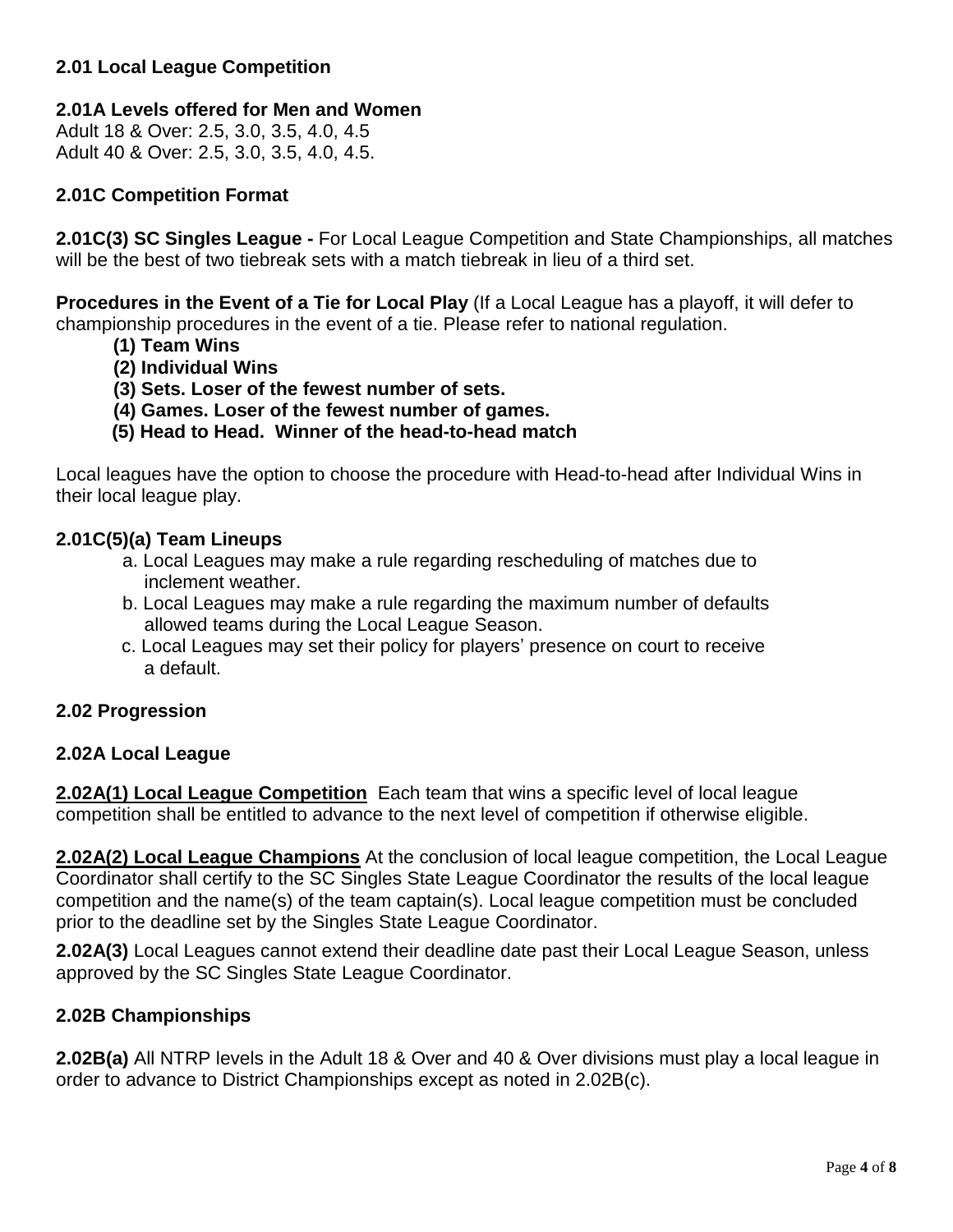**2.02B(b)** The winner of each specific NTRP level in each age division in local league competition shall be entitled to advance to the State Championship. If the winning team is unable to attend, an alternate team, preferably the 2<sup>nd</sup> place team, can be asked to advance. Should the second-place team not be available to attend then, a 3<sup>rd</sup> place team from the Local League affected, may be invited to advance to State Championships. If the 3<sup>rd</sup> place team from the affected Local League is unable to attend, then the wild card procedure will be utilized to complete the draw.

**2.02B(c)** The Singles State League Coordinator, along with the Director of Leagues in conjunction with the League Committee, will determine the number of teams in the Singles 18 & Over and 40 & Over levels, the 2.5 Men and 2.5 Women, and the 4.5 Men and 4.5 Women's levels, that will play at State Championships when rosters for these levels have been submitted. Legal team rosters for these levels must be submitted by the initial league deadline date for the area in which the team is registering.

# **South Carolina Singles Championship Date for 2019:**

Nov. 09 - 11 Singles League, Aiken – all age divisions

# **2.02B(1) District/Area Championships**.

Competition will be offered at the SC Singles State Championships at the following levels:

Adult 18 & Over: 2.5, 3.0, 3.5, 4.0, 4.5 (men and women) Adult 40 & Over: 2.5, 3.0, 3.5, 4.0, 4.5 (men and women)

A player must play in at least 1 Local League match in each NTRP level they participate in order to qualify to play at SC Singles Adult 18 & Over and Adult 40 & Over State Championship (a default received counts towards advancement).

# **2.03C Scoring**

All matches will be the better of two tiebreak sets with a match tiebreak in lieu of third set. The tiebreak shall be scored as 1-set and 1-game for tiebreak purposes.

# **2.03D Competition Format**

South Carolina- will use a round robin format in all levels of competition.

South Carolina- may issue wildcards to fill a championship draw.

South Carolina- will have 3 courts of men playing each other and 3 courts of ladies playing each other in individual matches as the league format.

**2.03E(1) Championship Draw**: The Championship Draw is a random draw done once local league competition is completed and rosters for State Championship entry are received. If possible, teams from the same local league will be put in separate flights. The number of flights at a given level will depend on the number of teams eligible. The championship Director will determine, before league competition is completed, if wildcards are needed to balance out the flights. Local Leagues receiving a wildcard for the championships will be eligible for a wildcard at the same level/flights the following year. If a Wildcard is needed, the LLC will be notified.

**2.03E(1)(a) Semifinal Wildcard for draws with 3 flights at the Championship:** When a draw has three flights, a wildcard will be drawn at random (from the numbers 1, 2, 3) on the final day of round-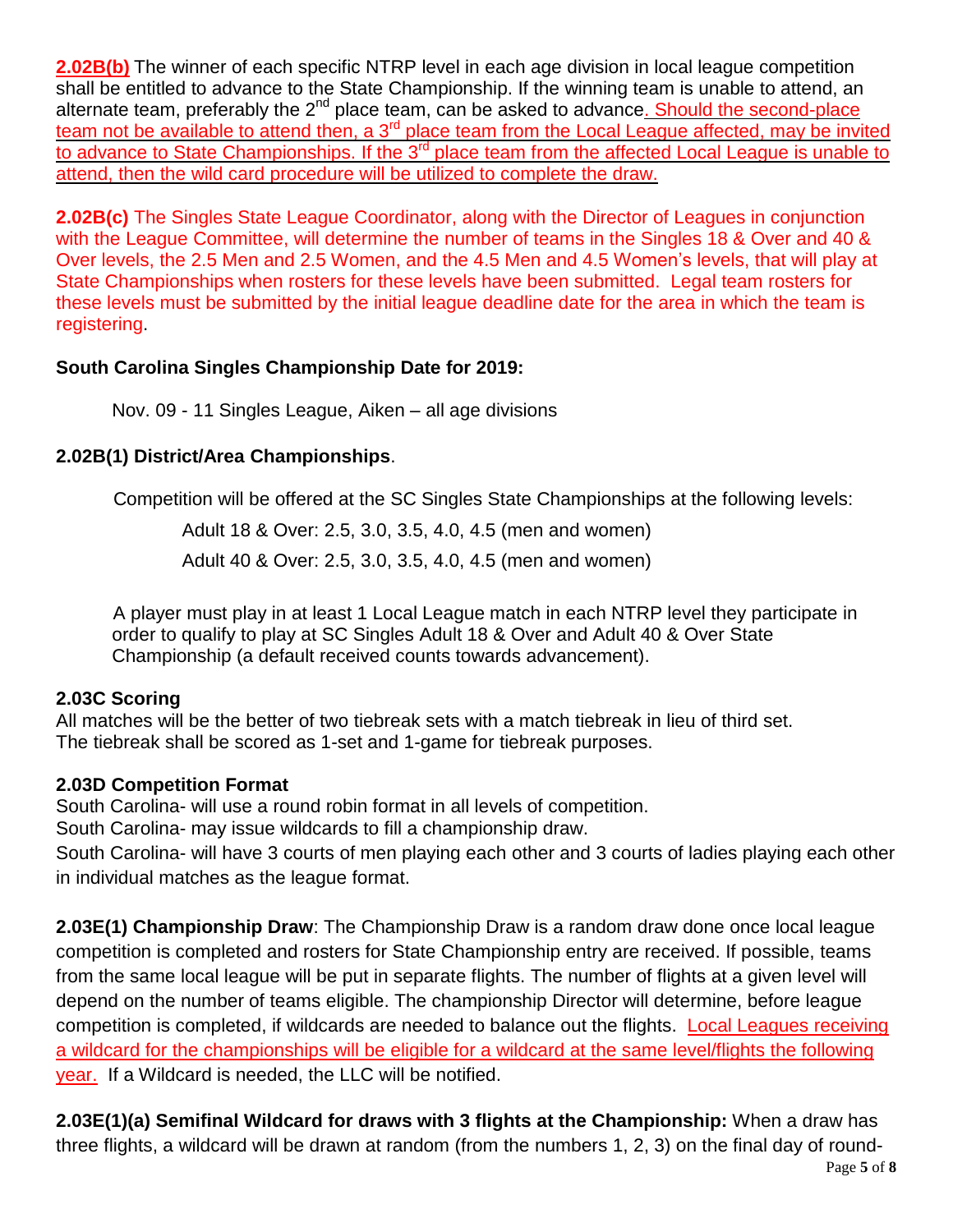robin play to determine which flight's second place team will play in the semifinals. The wildcard team will play a team from another flight.

**2.03F(a)** – If a team has a known default, (not enough players to field a complete team) the opposing team will have the opportunity to adjust their scorecard by moving the third place position to the second place position. The default will not be given until both scorecards have been received by the Site Director and after consulting with the captain receiving the default, scorecards will be adjusted by the Site Director.

**2.03F(b)**. Any team defaulting a court for any reason at the State Championships will incur a \$100 fine payable immediately (cash or check) for each court defaulted. If a team does not pay the fine, they will not be permitted to play their next match and a grievance may be filed against all players on the state roster, which could result in the suspension of play from any USTA League play until the fine is paid. It is your team's responsibility to have players on every court at each match at a state championship.

**2.03H Procedures in the Event of a Tie. At Championships:** In the event of a tie, whether in round robin or single elimination competition, the tie shall be broken by the first of the following procedures that does so:

**2.03H(1) Individual Matches. Winner of the most individual matches. 2.01H(2): Head-to-head. Winner of head-to-head match. 2.01H(3): Sets. Loser of the fewest number of sets. 2.01H(4): Games. Loser of the fewest number of games.**

**2.03L(a) Scoring of Team Defaults,** A 'team default' occurs when a team defaults 3 or more individual matches in a 5-court team match, or a team defaults 2 or more individual matches in a 3 court team match. If a team commits a 'team default for any reason during round robin play, then all matches of that team played, or to be played, shall be null and void when determining standings but will be used for ratings and advancement purposes. If all teams in contention for the championships have already played the defaulting team in good faith, those matches stand as played. The defaulting team is ineligible to continue to play the remainder of their matches. The defaulting team will be responsible for the \$100 per line default penalty for all matches not played.

**2.03L(b)** A \$250.00 Deposit from each team advancing to the championships is required and any team withdrawing from a championship after the online registration deadline will be subject to a fine of \$250.00 per team, payable to USTA SC. The Deposit is to be sent to the Local League Coordinator to hold until the championship begins. Once championship play has begun, the Local League Coordinator will destroy the check. A grievance may be filed against the withdrawing team in addition to the \$250 fine. Penalties against these team members may include that all members on the submitted roster be banned from participating in any USTA leagues for a period of up to 364 days.

**2.03L(c)** If a team defaults an entire match during a championship, a grievance will be filed against all members on the team roster that is submitted for the championship. Sanctions against the team members may include that all members on the submitted roster be banned from participating in any USTA leagues for a period of up to 364 days. **Any opposing captain that was involved has 24 hours to file a grievance from the time they were notified**.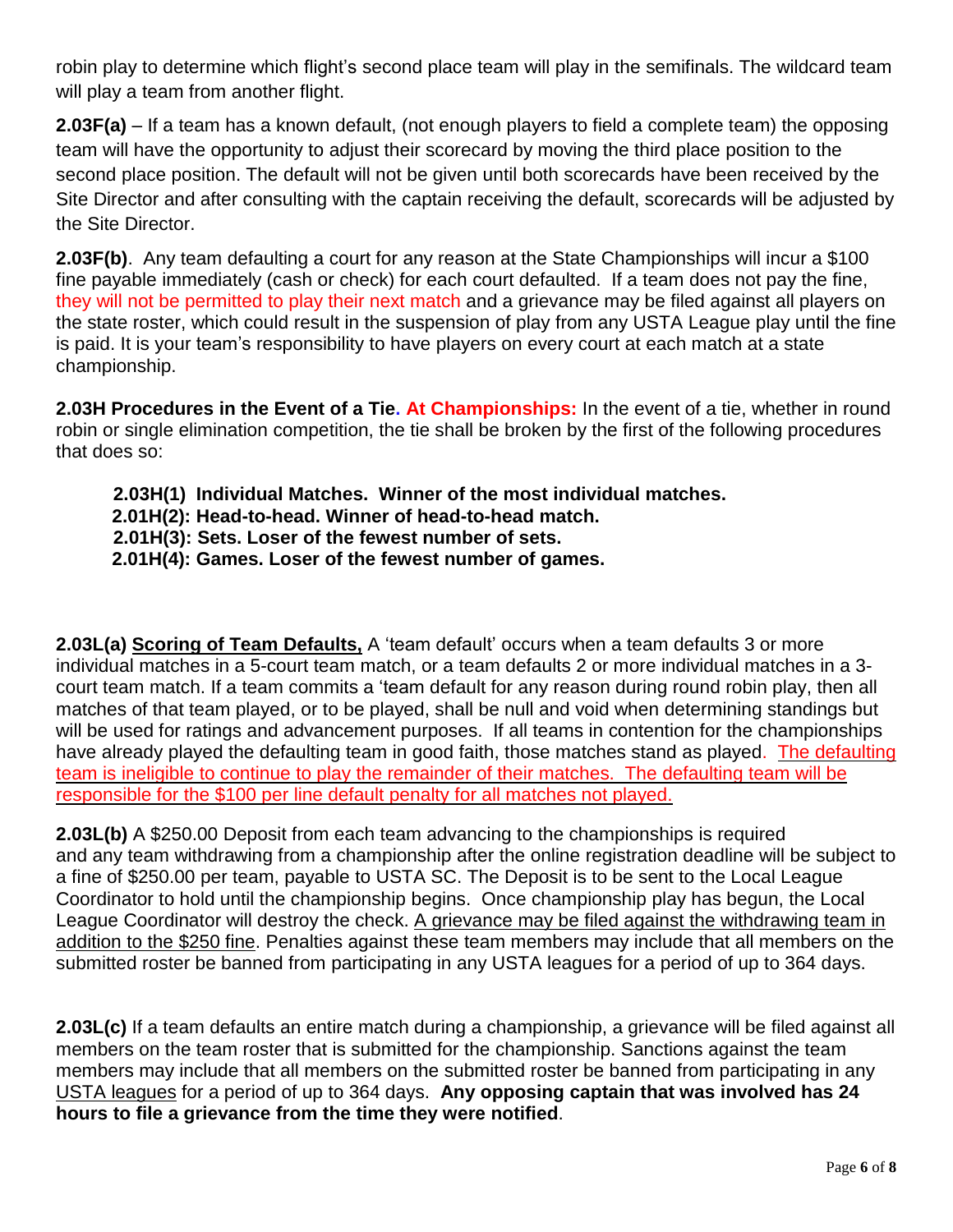**2.03L(d)** Teams that withdraw from the championship after the online registration deadline date and before the draws are published will lose their \$250 deposit but may request a refund for registration fees. Teams that withdraw from the championship after the draws have been published will lose their \$250 deposit and their registration fees.

**3.00 GRIEVANCE PROCEDURES.** Regulations in 3.00 GRIEVANCE PROCEDURES shall apply to all USTA League Divisions and Singles Divisions.

The SC Singles State League Coordinator has the authority to appoint the persons who shall serve on Grievance and Grievance Appeals Committees. Substitute appointments will come from members of the League Committee.

**3.01A(1) Local**. Each local league shall appoint a Local League Grievance Committee. The SC Singles State League Coordinator and/or the USTA SC State Director of Leagues will approve members for a Local League Grievance Committee.

**3.03E(8)(a)** USTA SC mandates that the party(ies) that files the NTRP Grievance complaint must provide the documentation to support their complaint at the time of their filing.

**3.03E(8)(b**) All Grievances must be filed on the appropriate Grievance Forms.

# **SC Singles State League Grievance and Grievance Appeals Committees are:**

### **Grievance Committee:**

Susan Turner, Chairperson Kim Ozmon, Member Frank Thompson, Member

### **Grievance Appeals Committee:**

Sandra Grooms, Chairperson Shirley Cope, Member Susie Honeycutt, Member

# **SINGLES STATE CHAMPIONSHIP DATES AND LOCATION:**

# TEAM REGISTRATION- Fri, Nov 8, 2019 5 pm - 6 pm

2019 SC Singles State League Championship will be held November 09 - 11, at H.O. Weeks Tennis Center, *1700 Whiskey Rd, Aiken, SC 29803*, Host Site. Play will begin Saturday, Nov 09 thru Nov 11, 2019.